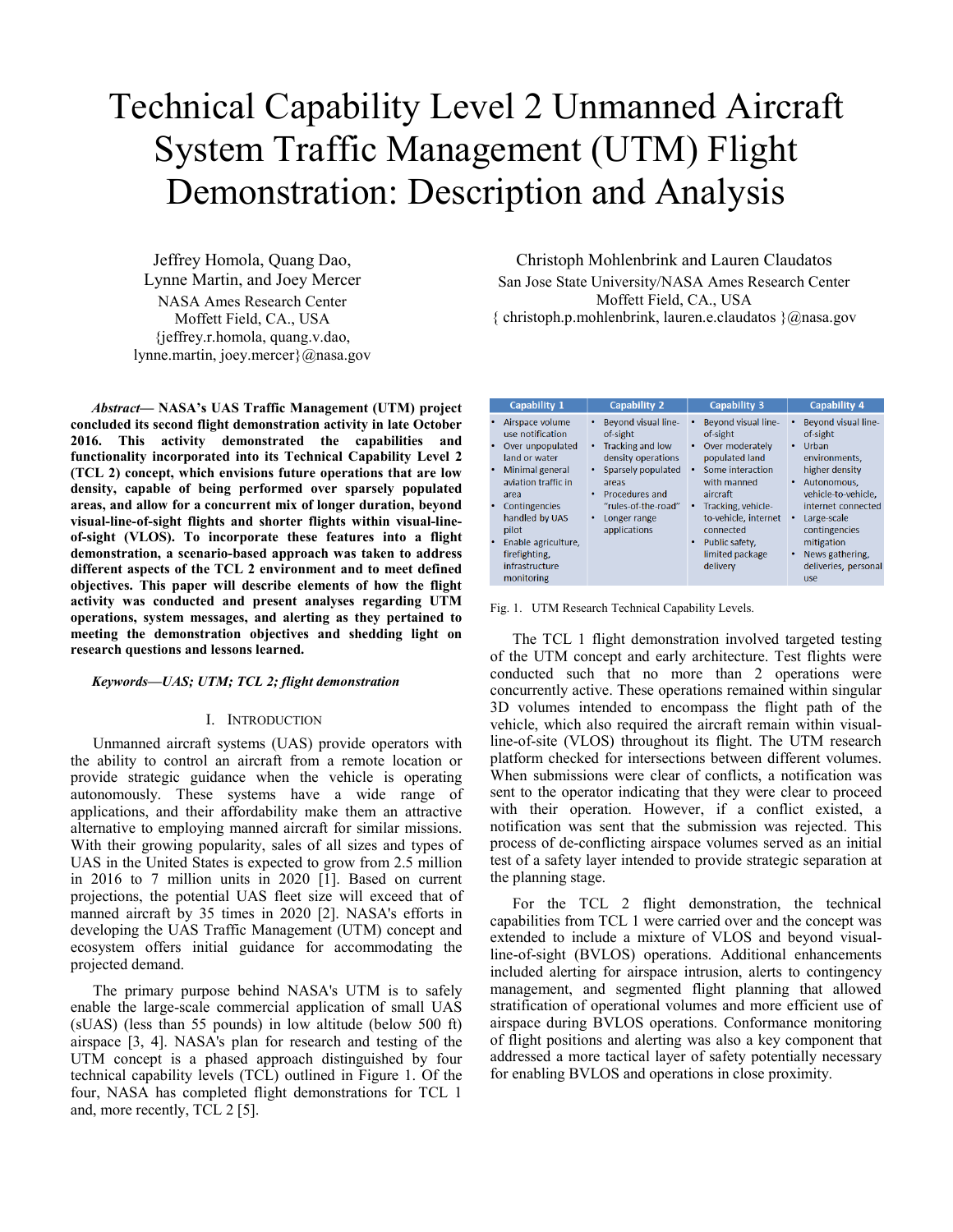A scenario-based approach was taken to integrate the TCL 2 enhancements and to design interactions that tested the concept, procedures, and technologies. An overall description of the TCL 2 demonstration and the results were presented in [5]. This paper will build upon [5] to provide a more detailed description of the demonstration and present results regarding the overall performance as well as an examination of the safety layers that were incorporated as part of the test.

#### II. TCL 2 DEMONSTRATION BACKGROUND

NASA's UTM project has a well-developed simulations infrastructure and capability [6]. The many variations of operations, volumes, and associated messaging and procedures were developed and extensively tested in a laboratory setting through simulation. However, simulation does not adequately reflect the diversity of concerns and uncertainties that are inherent in the airspace and potentially impactful on operations. Such concerns are critical in gaining awareness and understanding of as the UTM research and development effort continues. Therefore, a live flight demonstration with industry partners from a broad segment of the trade space was planned and executed to observe TCL 2 technologies and operations in a live environment.

## *A. Test setting and participants*

The flight demonstration was conducted at the Reno-Stead Airport UAS test range in Reno, Nevada. A variety of technologies from industry were deployed at the test site to provide data and services in support of focus areas such as weather and surveillance. The UTM environment at the test range was internet-based and all of the clients developed by the test partners and NASA to perform and support UTM operations connected via wifi or cellular connections. The initial architecture for the TCL 2 research platform was centralized such that all of the UTM clients connected remotely to the core system that was housed at NASA Ames Research Center. Data was collected via the research platform, and interfaces developed for visualizations pulled from the database in real time in order to provide researchers and participants with the opportunity to monitor operations as they unfolded.

Participants came primarily from industry, with a small complement of NASA flight crews. The participants were divided into three separate groups, each with three days dedicated to flight testing, which included setup and proficiency flights as well as the actual data collection runs. The flying partners brought a variety of vehicles to the test. Eleven unique vehicles were flown, each with different performance characteristics that needed to be accounted for in their planned flight profiles. Of those 11 vehicles, six were multi-rotors and five were fixed wing. For a more detailed presentation of the test range, vehicles, and partner technologies, refer to [5].

#### III. OBJECTIVES AND SCENARIO-BASED APPROACH

#### *A. Objectives*

In preparation for the flight test, a number of test objectives were formulated in accordance with the TCL 2 construct. Each of the objectives was designed to address an important feature of the environment envisioned to encompass TCL 2 types of operations. The test objectives developed were as follows:

- BVLOS operations (solo and simultaneous)
- Altitude Stratified operations (VLOS and BVLOS)
- Intruder aircraft tracking and alerting
- Rogue aircraft alerting
- Dynamic re-routing
- Contingency management alerting
- Public Safety operations
- Simulated aircraft

# *B. Scenarios*

To address the test objectives, four scenarios were developed that consisted of a backstory and associated flights that would achieve the objectives if conducted properly. These scenarios were the drivers for the overall test points conducted during the demonstration. The first of these scenarios was referred to as the "Agriculture" scenario. This was considered to be a warm up scenario as the interactions and missions for each flight were somewhat simpler, yet fully tested a number of functions and met certain objectives. The idea behind this scenario leveraged the use case of small UAS being used in an agricultural and inspection setting in that some of the vehicles were performing flights in line with those that would be performed for crop inspections, railroad inspections, as well as inspections for other key infrastructure components in an agricultural setting.

The second scenario was referred to as the "Lost Hiker" and involved a number of interactions. In this scenario, a number of different types of flights were conducted: cellphone tower inspection, sporting event and news coverage, traffic monitoring, and forest surveying. A simulated lost hiker was reported and a response ensued in which a nearby first responder reserved the airspace surrounding the location of the report through an in-flight plan modification and conducted a search operation. The airspace reservation resulted in notifications to nearby users to remain clear of the area and prevented others from accessing the airspace until the operation was complete.

The third scenario, referred to as the "Ocean" scenario, involved maritime operations. These included oil rig inspections, marine wildlife monitoring, harbor surveillance, and fish and game enforcement operations. Similar to the "Lost Hiker," the need for a water rescue was reported with resulting response.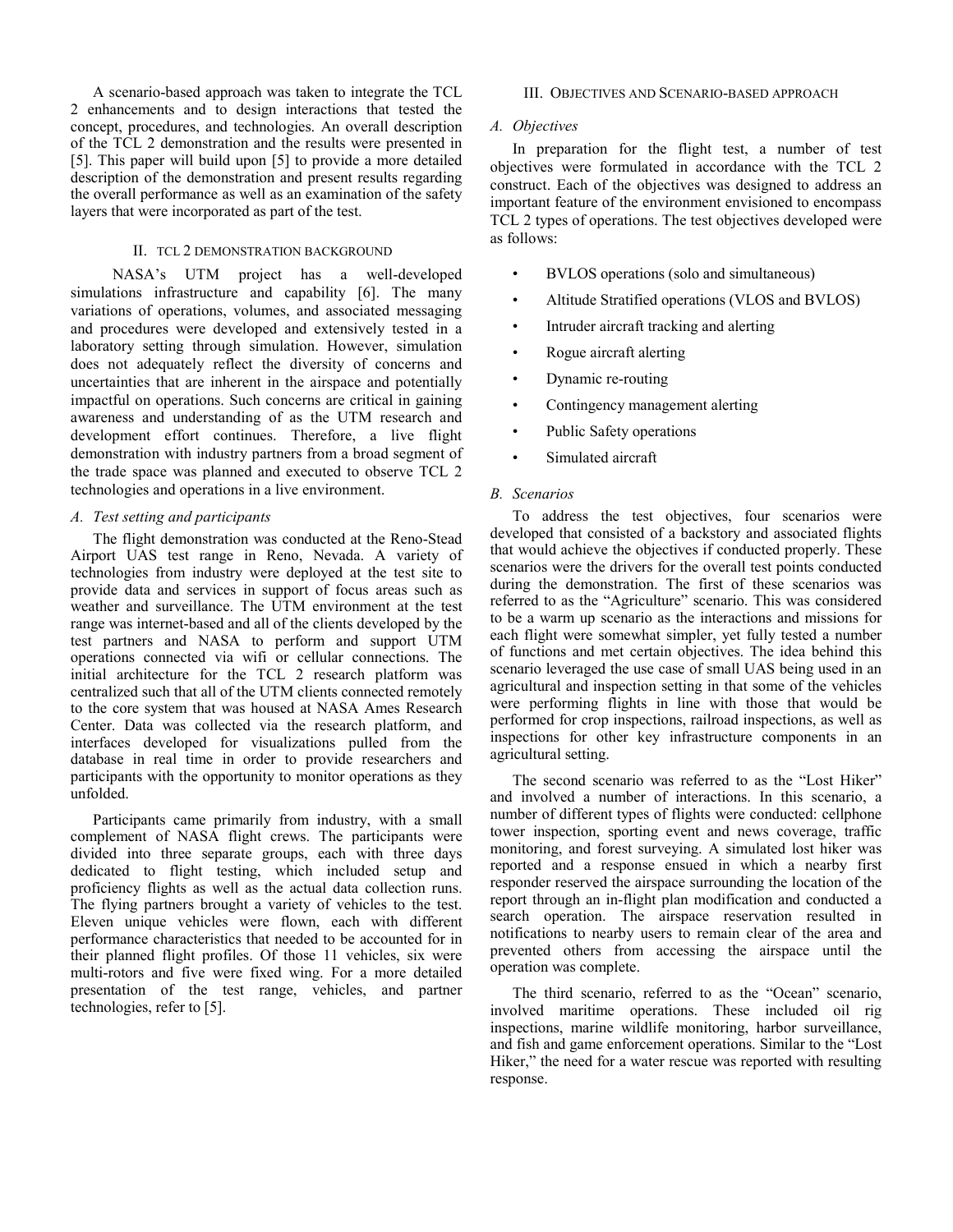The final scenario that was developed was referred to as the "Earthquake" scenario. This scenario involved all flights initially performing various operations (e.g., terrain mapping, supply delivery, inspections) until a simulated earthquake occurred. Following the report of the earthquake, all flights were re-purposed to provide disaster response. This required each flight to submit in-flight plan modifications and begin new operations accordingly as part of the response effort.

Incorporated into each of these scenarios were additional features designed to more fully address the test objectives and exercise UTM functionalities. Figure 2 presents visuals for each of the scenarios where it can be seen that the profiles that were developed included a mix of LOS and BVLOS operations, altitude stratified operations, as well as scripted situations that required in-flight modification. Priority operations were also incorporated into the scenarios as well as intruder aircraft for surveillance tracking. The flight profiles that were developed for each of the operations were designed to prompt interactions between operations, which would also trigger automated messaging and other data exchanges.



Fig. 2. Four scenarios developed for UTM interactions in a TCL 2 environment

#### IV. PROCEDURE

The TCL 2 flight demonstration was divided into three, three-day sessions with different groups of flying partners participating in each session. The format for each session was designed such that the first day was setup, equipment checks, and ground testing at the range. The second day involved safety briefings and proficiency flights early in the flight window. Test card data collection flights were commenced if the proficiency flights were adequately completed and any issues were corrected if necessary. The proficiency flights included a mix of simple VLOS and BVLOS operations that were designed to provide flight crews with familiarization in submitting flight volumes and flying their vehicles within its bounds. Proficiency flight volumes were simple and provided operators with room in which to put their vehicles through a number of checks and to ensure the data exchanges with the UTM research platform were correct and properly handled. VLOS proficiency flights were conducted with multiple simultaneous flights and BVLOS proficiency flights were performed one operation at a time for range safety. The third and final day was typically devoted entirely to data collection runs where different scenarios were performed in succession. The available flight windows each day influenced how many test cards were able to be completed.

At the conclusion of each flight day, all of the individuals involved in the day's events gathered for a debrief and discussion. Participants were provided an opportunity to discuss issues that were of relevance to the test and the other partners and researchers as well. At the conclusion of the debrief, human factors researchers that served as observers (HF-O) were given time to hold separate debrief discussions that were focused on the flight test with respect to the UTM concept and the partners' experience in that context.

#### *A. Roles and Architecture*

Flight crews differed in their size, having between two and five. In five-person teams, each person had a distinct role, while in two-person teams the members worked combined roles. The most common crew size was four people. In addition to the flight crew, there was an Observer Controller (OC) at each ground control station (GCS) that was always in contact with Visual Observers (VO) and the Mission Manager (MM) via radio. The OC relayed critical information from the MM to the flight crew and VOs to ensure operations were coordinated on the range. During prior testing it was found that the flight crews needed better awareness of their role in a UTM environment. As a result, a UTM representative (UTMrep) was embedded with each flight crew to provide that awareness through visualizations and verbal feedback on an individual flight's performance as a UTM operation. Figure 3 presents a layout of each team's structure as well as the communication pathways.

In the same way that there were a mix of team members and vehicle types, UTM clients that interfaced with the research platform also differed. Users brought eight different clients to the flight test. All of the clients were in various stages of development, so the numbers and types of functions and features varied accordingly. To participate in the demonstration, all clients had to have certain capabilities, including the ability to submit a flight volume request to the UTM system and to receive messages back from the UTM system. Beyond this, partner interaction and client interfaces to meet these functions were very different. During operations, the flight crew was primarily working with their own UTM client and interfaces. In general, UTM messages were provided to the flight crew by the partners' clients. Certain configurations involved the UTMrep relaying UTM messages to the flight crew verbally.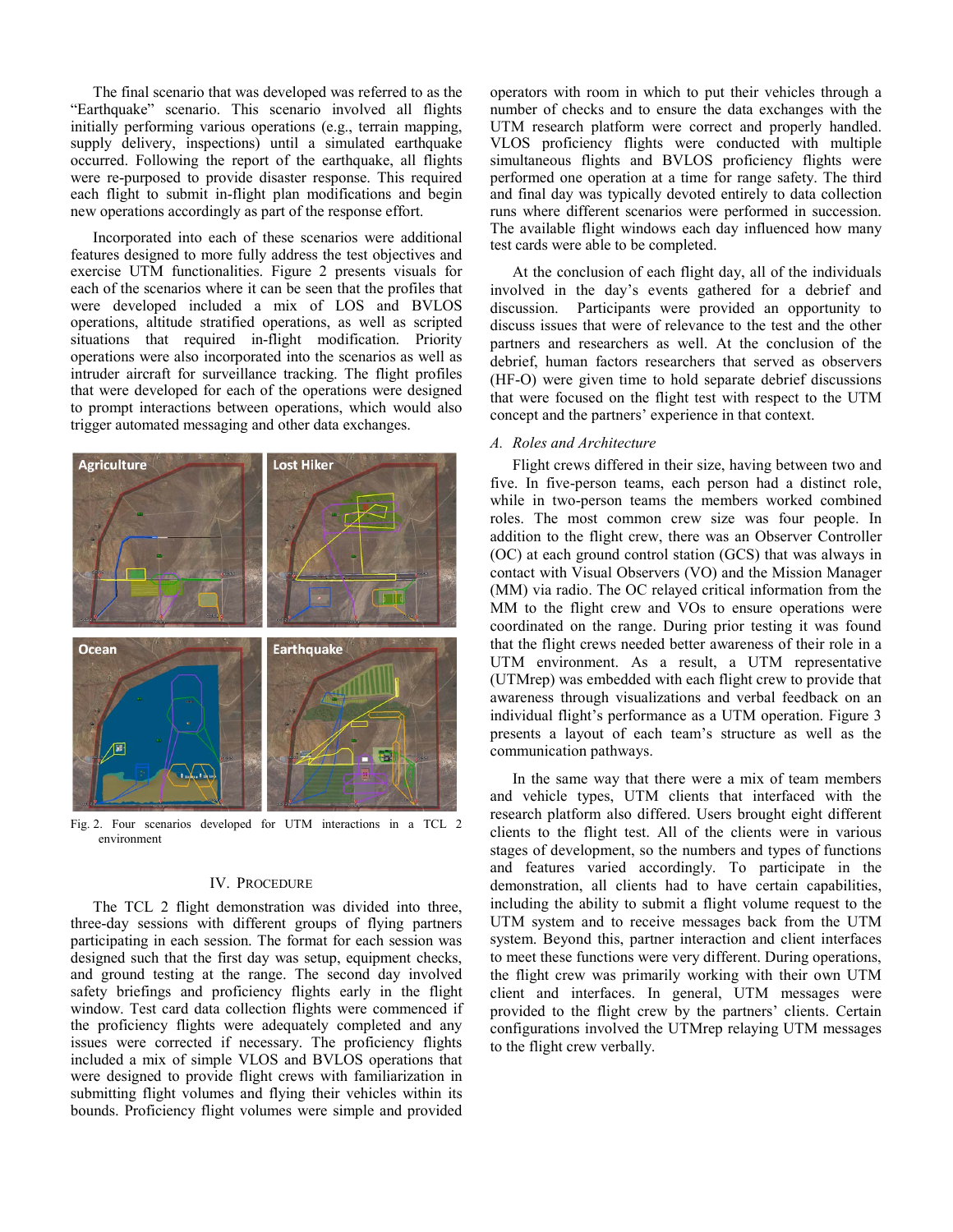

Fig. 3. Architecture and communications flow during the demonstration

## V. OPERATION VOLUMES AND GEOGRAPHIES

According to projections, the density and complexity of sUAS operations in a future UTM environment will be quite high in certain segments of airspace (e.g., urban centers and surrounding areas). By necessity, therefore, the future system will rely on highly automated functions to monitor and manage operations in a safe, efficient, and effective manner. The traditional approach of air traffic management and control as it applies to manned aviation will not scale appropriately to the operational environments envisioned as part of UTM.

A key operational component that enables airspace management and serves as the reference for the flight and conformance monitoring tested in the demonstration is the Operation Volume. An Operation Volume can be thought of as consisting of multiple Operational Geographies: Flight Geography, Conformance Geography, and Protected Geography (Fig. 4).

The Flight Geography (denoted in green) is what the operator submits that defines the volume of airspace that the operation is intended to remain within, and the times in which the volume will be active. The Conformance Geography (denoted in blue) is a system-provided geography based on the submitted flight. The Conformance Geography is typically greater in size to provide additional buffer and account for environmental or performance uncertainties. The Protected Geography (denoted in red) is an additional system-provided geography that encompasses the Conformance and Flight Geography volumes. The outer bounds of the Protected Geography map to the outer bounds of an Operation Volume. If a vehicle exceeds its Conformance Geography but remains within the area between the Conformance and Protected Geography, the operation will transition from an "Activated" state to "Non-Conforming." The operator can take corrective actions to bring the vehicle back within the bounds of the Conformance Geography. However, if the vehicle remains within the area between the Conformance and Protected Geography for a length of time in excess of a pre-determined threshold, the operation will transition from a "Non-Conforming" to a "Rogue" state. Additionally, if a vehicle breaches the Protected Geography, the operation will transition

to a "Rogue" state and is not expected to be able to regain conformance.



Fig. 4. Operational geographies and conformance monitoring

 UTM operations are expected to provide continuous position updates of the vehicle throughout the entirety of the mission. Each update is compared against the different geographies in order to assess the appropriate state. Different messaging responses are triggered according to state transitions. A transition from an 'Activated' to 'Non-Conforming' state will result in an automated message sent to the operator that the vehicle is no longer in conformance. This provides the operator with time to bring the vehicle back within the bounds of the conformance geography and return to an 'Activated' state. If an operation transitions to a 'Rogue' state, however, not only does the operator receive notification messages, but operators that have vehicles within a certain proximity of the 'Rogue' operation will receive automated messages providing notification and awareness of the situation.

A distinction between what was developed and tested in TCL1 versus TCL 2 with regard to operation volumes is that in TCL 2, a single operation could have multi-segmented volumes, each with different geometric and temporal characteristics. The ability to segment the volumes of an individual operation, particularly for BVLOS operations, provided a means to explore the ways in which airspace can be managed efficiently-an enabler for higher densities of operations envisioned for future TCL environments. The ability to segment volumes also enabled altitude stratified operations where multiple flights could occupy the same lateral volumes of airspace but have safe vertical separation provided by stacked volumes.

#### VI. RESULTS

Upon completion of the overall TCL 2 Flight demonstration, there were a total of five data collection days of flight. During that time, all of the data exchanges between partners and the UTM research platform were recorded and stored in a database for post-test analyses. This section will present results of analyses that were performed at two levels of detail. The first presentation will focus on the high level descriptive results that relate to the overall performance of the flight demonstration. The second presentation will focus on more specific results as they relate to flight and operational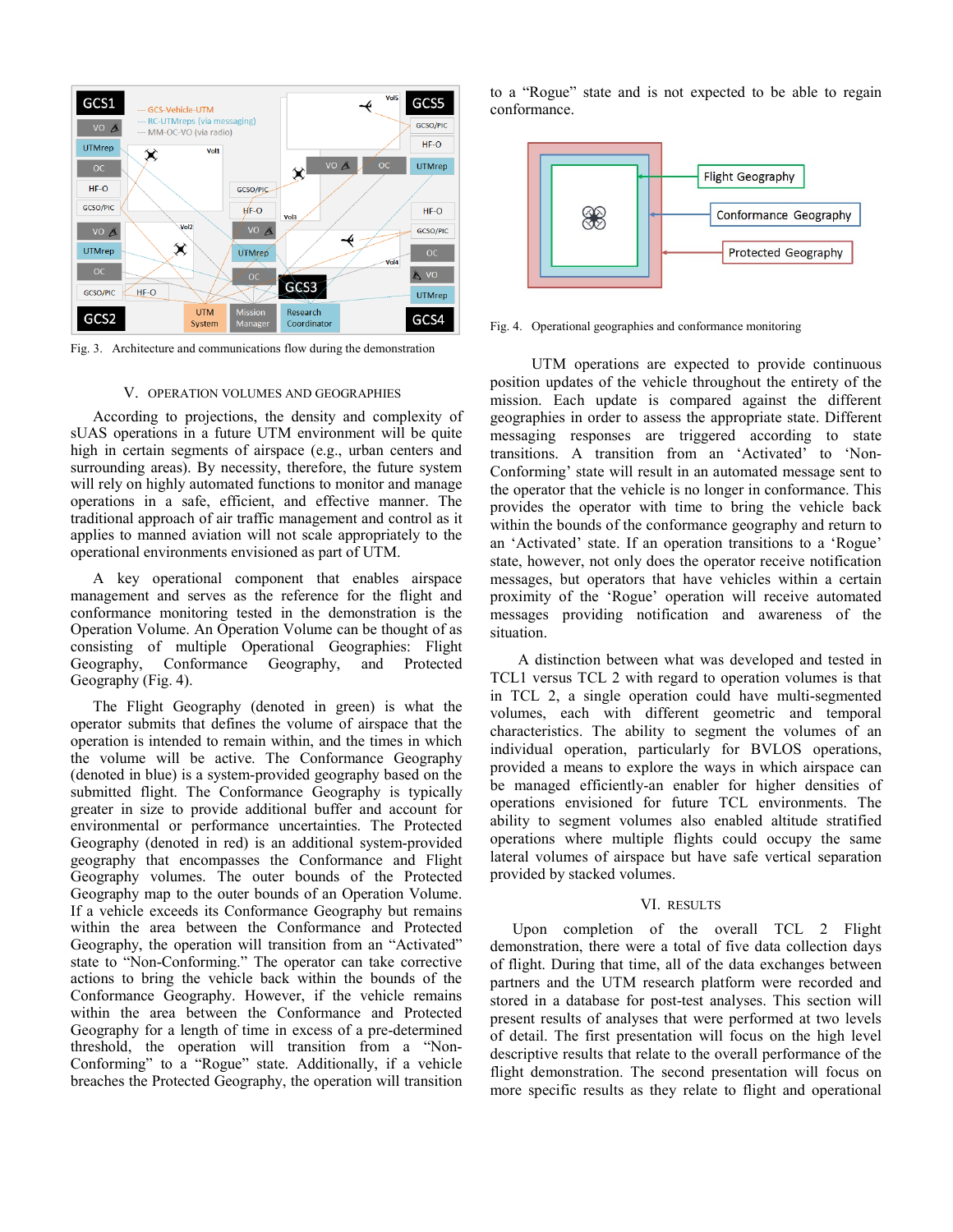performance in the context of operations in close proximity and the safety layers that enable them.

## *A. Demonstration Results*

Across the nine days of the flight demonstration, there were a total of five days devoted specifically to flight data collection. Six days of data collection were originally planned (two days per each of the three participant groups), but one day was impacted by high winds that prevented any flights. The available window of flight time varied each day depending primarily on environmental conditions. Winds were constantly monitored and a determination was made as to when the wind speeds exceeded the safe thresholds for the vehicles to operate. The winds were typically too excessive by early afternoon.

Given the available flight windows, a total of 10 full scenarios were completed. The Mission Manager, in coordination with the research team, decided which of the four available scenarios to perform on each of the flight days. Of the 10 data collection runs, the Ocean scenario was performed the most at five times followed by the Lost Hiker and Earthquake scenarios, which were completed twice each. The Agriculture scenario was conducted the least with one completion, which was expected because it was designed more to test proficiency than for full objective testing.

Across the 10 completed scenarios, a preliminary analysis of the data provided the determination that there were 35 live test card flights performed as part of UTM across the three participant groups. Additional simulated flights were conducted as part of the test scenarios while interacting with the UTM research platform, but the analyses presented here were focused on the live flights only.

In relation to the 35 test card flights, each flew for different durations depending on their mission and performance capabilities. When aggregated, these flights operated for a combined duration of 7.66 hours and accumulated 142.61 nautical miles (nm) of along-track distance flown within the UTM environment. The flights were staggered according to their mission/role within the scenarios, which resulted in varying numbers of concurrent operations. Figure 5 presents a visualization for each of the flight days, comprised of the 35 live test flights, in which active flight times were compressed into a continuous duration for a given day. The x-axis represents the time duration of the flights and the y-axis represents the number of concurrent operations that were observed during the times of flight. From this perspective, Figure 5 shows that the maximum number of live, concurrent operations during the test scenarios was four. It should be noted, however, that additional simulated flights operated within the UTM environment at the time to raise the number of concurrent operations to five during certain peak periods.



Fig. 5. Aggregate time of flight across all days of data collection

According to the flight profiles designed as part of each test scenario, a mix of distances and altitudes were covered in the course of performing the test missions. Figure 6 presents a scatter plot of the maximum lateral distance flown from launch (x-axis) and the maximum altitude flown (y-axis) for each of the test flights. From the plotted distances, it is evident that there was a mix of VLOS and BVLOS flights, with the furthest lateral distance reached relative to launch location during a BVLOS flight at 8350 ft (1.37 nm). The altitudes flown were typically between 200 and 500 ft above launch locations, and the maximum altitude reached during data collection was 5619 ft MSL.



Fig. 6. Diversity of distances and altitudes in which test vehicles operated during the demonstration

The test card scenarios were designed to meet a number of test objectives during the course of their completion. Each of the scenarios addressed a partially different, but not mutually exclusive, set of objectives. To illustrate an example of multiple objectives achieved during a single test scenario, Figure 7 presents a plot in Google Earth of the flight paths as reported into the UTM research platform for each test flight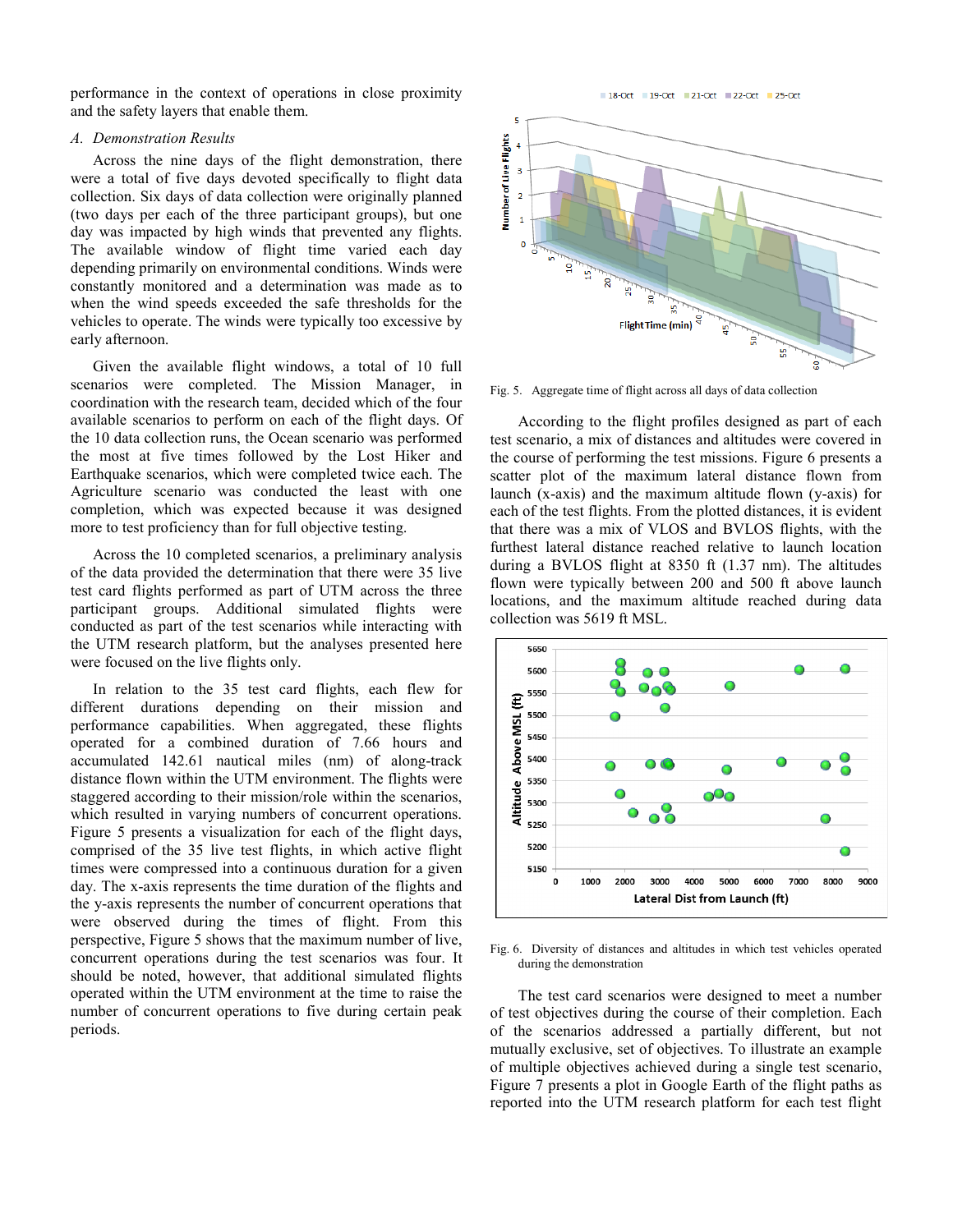along with the associated protected geographies for reference with respect to conformance as observed during one of the Ocean scenario runs.



Fig. 7. Plot of flight paths and volumes along with surveillance, illustrating how multiple objectives were achieved during a single Ocean scenario

To deconstruct the operations shown in Figure 7, each of the flights from the different GCS launch locations were plotted in a different color. Beginning with GCS1 in yellow, this particular flight represents a case in which a simulated operation was performed alongside live flights all within the UTM test environment. In this case, the simulated flight breached its protected geography, which transitioned the operation to a 'Rogue' state. Upon this transition, automated messaging was triggered and sent to the GCS1 operator alerting to the 'Rogue' status. Notifications were also sent to the GCS2 operation (in blue) due to its proximity to the 'Rogue' vehicle. The flight from GCS3 (in magenta) represents a multi-segmented BVLOS flight that is also altitude stratified with the flight from GCS5 (in green), which is also multi-segmented and BVLOS. Of note in this example is the fact that both flights experienced unscripted 'Rogue' statuses upon takeoff and landing at GCS5 and GCS3 respectively. This scenario also involved an intruder flight operated from the GCS4 location that tested the surveillance interface between a fielded ground-based radar and the UTM research platform. The vehicle operated from GCS4 intentionally did not submit any operational UTM information to the system, instead relying on the radar to detect and submit return signatures in the form of warning regions within UTM. The white boxes in Figure 7 represent a subset of the warning region data that was exchanged between the radar and the UTM research platform. These regions were visible on the available interface displays and triggered automated notification messages for operations within a prescribed distance such that the GCS3 and GCS5 operators were made aware of a nearby "intruder."

Throughout the course of data collection during the flight demonstration, all objectives were eventually met successfully.

#### *B. System Level Results*

The preceding results have focused on high level, scenario-based events in order to provide an overview of the demonstration and highlight the successful achievement of test objectives. The following results will narrow the focus to more specifically examine system level interactions of flights that were operating in close proximity. As the research progresses from TCL 2 to TCL 3 and beyond, the densities of operations are expected to increase. An understanding of the value that UTM provides in enabling the higher densities and more proximal interactions is important to gain if such applications are to be realized in the future.

## *1) Closest Point of Approach*

As a means of working toward gaining that understanding, the closest point of approach (CPA) was computed for each pair of flights that operated simultaneously during a given scenario. The analysis was again performed in accordance with the 35 test card flights as the scope of data for comparison. For the calculation of CPAs, the reported position data -latitude, longitude, altitude- for each flight was first organized and sorted by timestamp. For each timestamp in each scenario in which there were multiple flights' position data, the distance between each flight was calculated in turn. The minimum distance was updated for each pair of flights as all timestamps were processed such that the CPA between each flight was known by the end of the run's processing.

Figure 8 presents the results of the CPA analysis as a histogram of distances grouped in 200 ft increments. It should be noted that these results only include the unique distances associated with flight pairs and duplicate distances removed.



Fig. 8. Histogram of measured closest point of approach between each flight pair per test scenario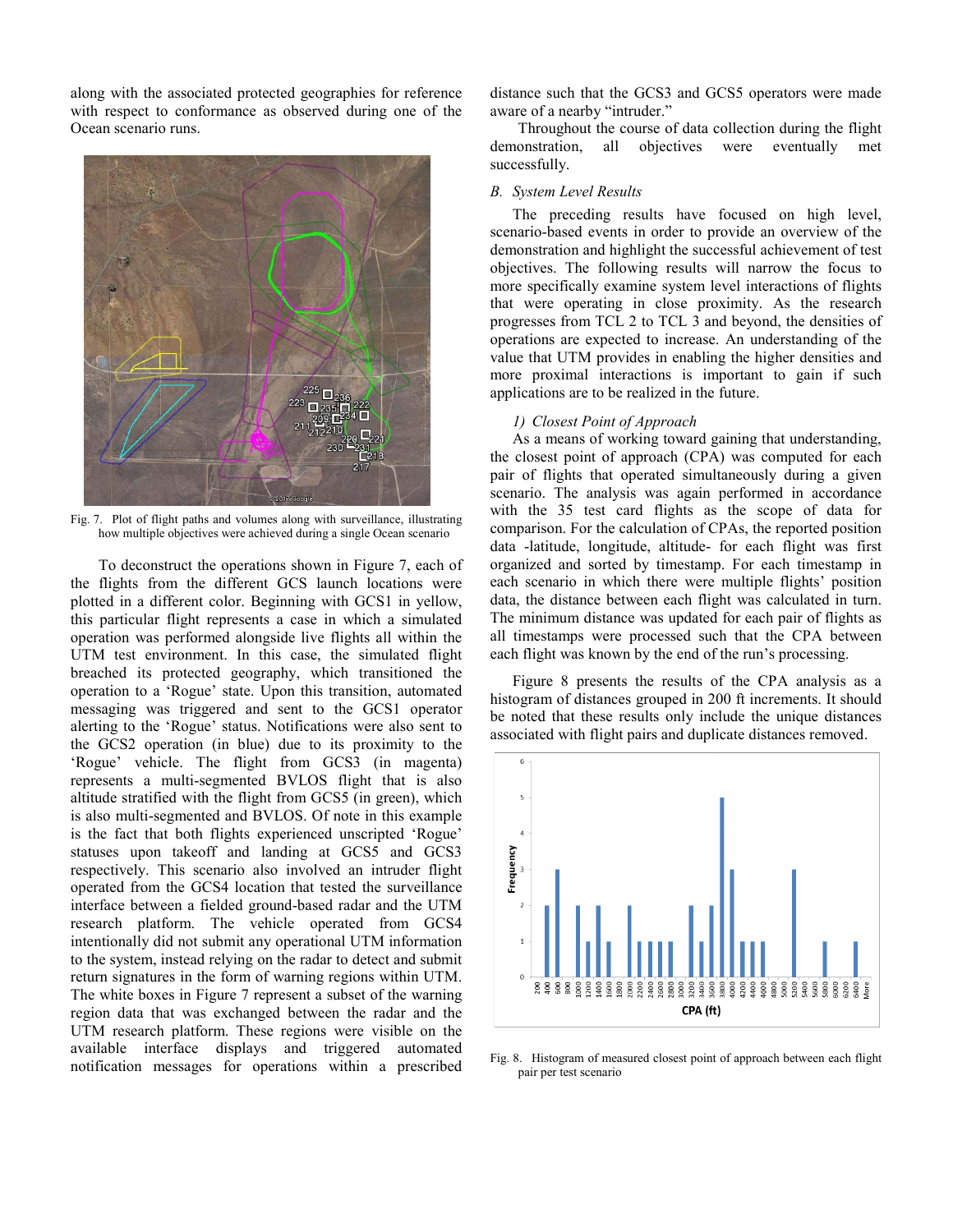The data presented in Figure 8 shows that there was a wide range of CPA distances observed between flights during the demonstration. The largest distance between flights during a test scenario was 6,287 ft, which was between two multirotor vehicles flown from the GCS2 and GCS4 locations in the Agriculture scenario. Conversely, the closest distance between flights was measured at 208 ft between two fixed wing aircraft performing altitude stratified operations as part of the Ocean scenario.

Of the total number of vehicle pairings in which a CPA was computed, seven resulted in distances that were less than 1,000 ft. Table 1 presents a description of those instances where it is shown that of the seven cases, five were completed entirely nominally without breaching any of the protected geographies. The concern, however, is if vehicles are brought into close proximity as a result of one or both exiting their protected geography and being in a 'Rogue' state at the time of encounter.

TABLE I. CASES OF VEHICLES APPROACHING WITHIN 1000 FT

| Scenario          | <b>Interaction</b> | CPA(f <sub>t</sub> ) | State-1 | State-2 | <b>Alerts</b> | <b>Operation Type</b>     |
|-------------------|--------------------|----------------------|---------|---------|---------------|---------------------------|
| Ocean             | GCS3-GCS5          | 208.96               | Active  | Active  |               | Altitude Stratified       |
| Ocean             | <b>GCS3-GCS5</b>   | 342.33               | Active  | Active  |               | Altitude Stratified       |
| <b>Lost Hiker</b> | GCS2-GCS1          | 505.39               | Active  | Active  |               | <b>Lateral Separation</b> |
| <b>Earthquake</b> | GCS4-GCS5          | 533.49               | Active  | Rogue   | 'RogueNearby' | <b>Lateral Separation</b> |
| Ocean             | GCS1-GCS2          | 539.04               | Active  | Active  |               | <b>Lateral Separation</b> |
| Ocean             | GCS1-GCS2          | 972.68               | Active  | Active  |               | <b>Lateral Separation</b> |
| Ocean             | GCS1-GCS2          | 988.46               | Rogue   | Active  | 'RogueNearby' | <b>Lateral Separation</b> |

Two cases out of the seven that came within 1000 ft of each other involved one vehicle that had transitioned to a 'Rogue' state at some point during its mission. The concern with these cases was whether the CPA between the aircraft pair occurred while the vehicle was outside of its volumes. To address this concern, the flight path, volume, and CPA data for each of the involved aircraft were plotted to determine the location of the CPA encounter relative to the reported 'Rogue' positions. Figure 9 presents the results of the plotting and analysis effort where it is shown that, in each case, the vehicles were in lateral conformance at the time of their CPA. The vehicles were in vertical conformance as well, but because the operations were separated laterally, the vertical separation was of a lesser concern. The first case in the left panel of Figure 9 shows that the 'Rogue' state occurred during the landing phase of the GCS5 aircraft (in green) as the vehicle exited the protected geography to the north (shown in red); the CPA location between the two vehicles was well clear of the area in which the GCS5 vehicle became 'Rogue.' The second case shown on the right panel of Figure 9 involved a scripted 'Rogue' encounter in which the GCS1 vehicle intentionally breached its protected geography and hovered for a prescribed time. Even though this was a scripted event, it was still of interest to determine the proximity of the aircraft while one was in a 'Rogue' state. As presented through the plot of data, the CPA encounter occurred well after the GCS1 aircraft was in its 'Rogue' state. In fact, the CPA occurred as the GCS2 aircraft was passing the GCS1 aircraft while in its landing phase.



Fig. 9. CPA assessments of aircraft pairs that involved 'Rogue' events

## *2) Altitude Stratified Operations*

Through the checks of flight geography submissions and conformance monitoring while vehicles are in-flight, operations can be performed in close proximity. As shown in Table 1, the situations in which vehicles were closest were when they were altitude stratified. In a UTM environment, altitude stratified operations refer to operations in which the volumes of two or more aircraft overlap, and the flight paths of the aircraft provide the possibility of overlapping trajectories separated vertically. The performance of altitude stratified operations begins first with the submission of adequately separated flight volumes that account for added buffers. Figure 10 presents the stages in which such operations were conducted during the flight demonstration.



Fig. 10. Example of flight volumes used in altitude stratified operations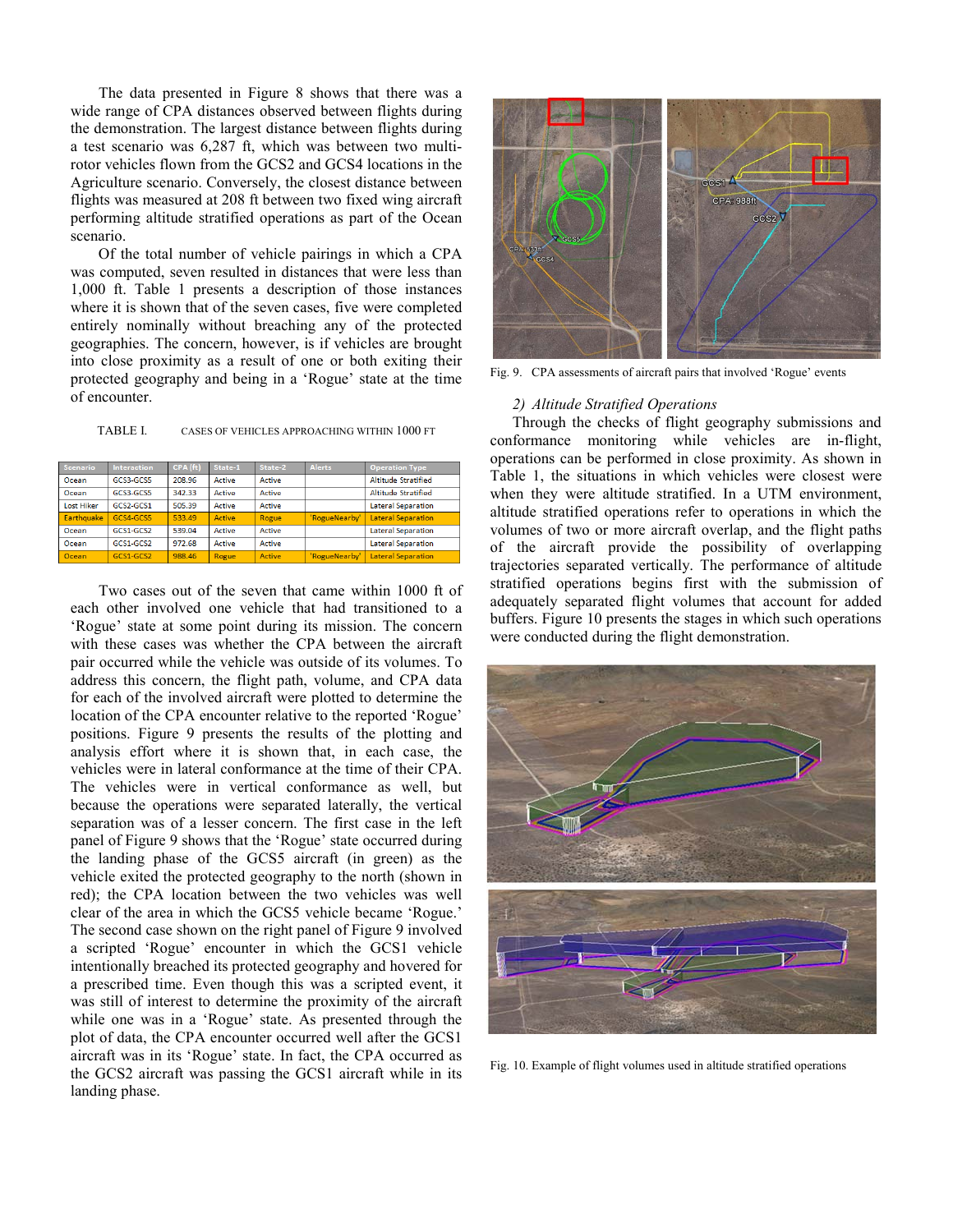In the top panel of Figure 10, the actual volumes used in an iteration of the Ocean scenario are presented for the lower aircraft of an altitude stratified pair. The segmented volumes used are all clamped to the ground and capped at an altitude that will be clear of the upper aircraft's volume. The bottom panel of Figure 10 shows the volumes (in blue) of the upper aircraft as positioned relative to the lower aircraft's volumes. In this example, the initial volume of the upper aircraft allows for its takeoff and for it to reach an altitude that will clear the lower vehicle's volumes. The remaining volume segments are overlaid above the lower aircraft's acting as a shelf, which provides separation and freedom of movement within the airspace.

#### *3) Safety Layers*

In the TCL 2 environment as constructed in the flight demonstration, there were two primary layers of safety: segregation of operations and conformance monitoring. Segregation of operations was the first layer of safety where flight volumes submitted by operators were supplemented with additional conformance and protected geography buffers and subsequently checked against other operations in the system to ensure that there was no overlap. If an overlap was detected, the submitted operation was rejected. This sequence provided an initial measure of assurance that operations conducted within accepted volumes will be clear of other cooperative operations in the UTM environment.

The second layer of safety that was in place was conformance monitoring. As a vehicle performs its mission as part of UTM, its position updates are continuously checked against the conformance and protected geographies of the operation. If positions are detected between the conformance and protected geographies, the state of the operation transitions to a 'Non-conforming' state and automated messages are sent to the operator's client providing notification of the state change and an opportunity to take corrective measure to resume normal operations. Remaining in a 'Non-conforming' state for an excessive duration or continuing outside of the protected geography results in the operation transitioning to a 'Rogue' state. This state is treated with greater significance because it represents a loss of control or awareness that compromises the safety of operations. Automated messages are again sent to the operator prompting them to close operations, and nearby operators are also sent messages notifying them of a 'Rogue' operation in the area.

An examination of the operations conducted during the flight demonstration that resulted in a reported 'Rogue' status yielded the results presented in Table 2. A total of 12 cases were recorded that were not scripted and did not involve simulated aircraft or 'Rogue' due to delayed position reporting. The cases presented can be categorized according to the way in which the operation became 'Rogue,' which maps to whether the vehicle breached its protected geography vertically or laterally.

TABLE II. SUMMARY OF NON-SCRIPTED 'ROGUE' EVENTS

| <b>Frequency</b> | <b>Non-scripted Rogue State</b><br><b>Reasons</b> | <b>Vehicle Type</b>              |
|------------------|---------------------------------------------------|----------------------------------|
|                  | Vertical: Too High                                | <b>Fixed Wings</b><br>Only       |
|                  | Vertical: Too Low                                 | <b>Fixed Wings</b><br>Only       |
|                  | Lateral                                           | 5 Fixed Wings/<br>2 Multi-rotors |

 Of the 12 recorded 'Rogue' events, five cases involved a vehicle breaching its protected geography in the vertical dimension. Of that five, four cases involved the vehicle proceeding too high above the geography and a single case in which the vehicle was too low relative to the protected geography. Flight path data was gathered for each of these cases and plotted in profile view as seen in Figure 11. The volumes in which the flight was intended to be within at a given time are represented as blue segments, and the relative position of the vehicle can be compared. For the cases in which the vehicle was high, three of the four appeared to occur shortly after takeoff, suggesting an issue with defining appropriate volumes for fixed wing aircraft to account for that phase of flight. The case in which the vehicle was too low again involved a fixed wing aircraft that breached its protected geographies as it transited from the takeoff volume segment to a segment that had a higher floor.



Fig. 11. Profile view of Rogue instances when the vehicle was outside the vertical bounds of its volume (blue segments)

A total of seven 'Rogue' cases were recorded in which a vehicle breached its protected geography laterally. An examination of those cases revealed that the two events involving multi-rotor aircraft appeared to be a result of incorrect flight geographies mistakenly submitted prior to takeoff. The remaining lateral 'Rogue' cases were attributed to fixed wing aircraft. A sample of these events is presented in Figure 12 where the points at which the vehicle breached the protected geography are highlighted with a red box. From this sample, one can see that although there are instances of the vehicle breaching the protected geography during the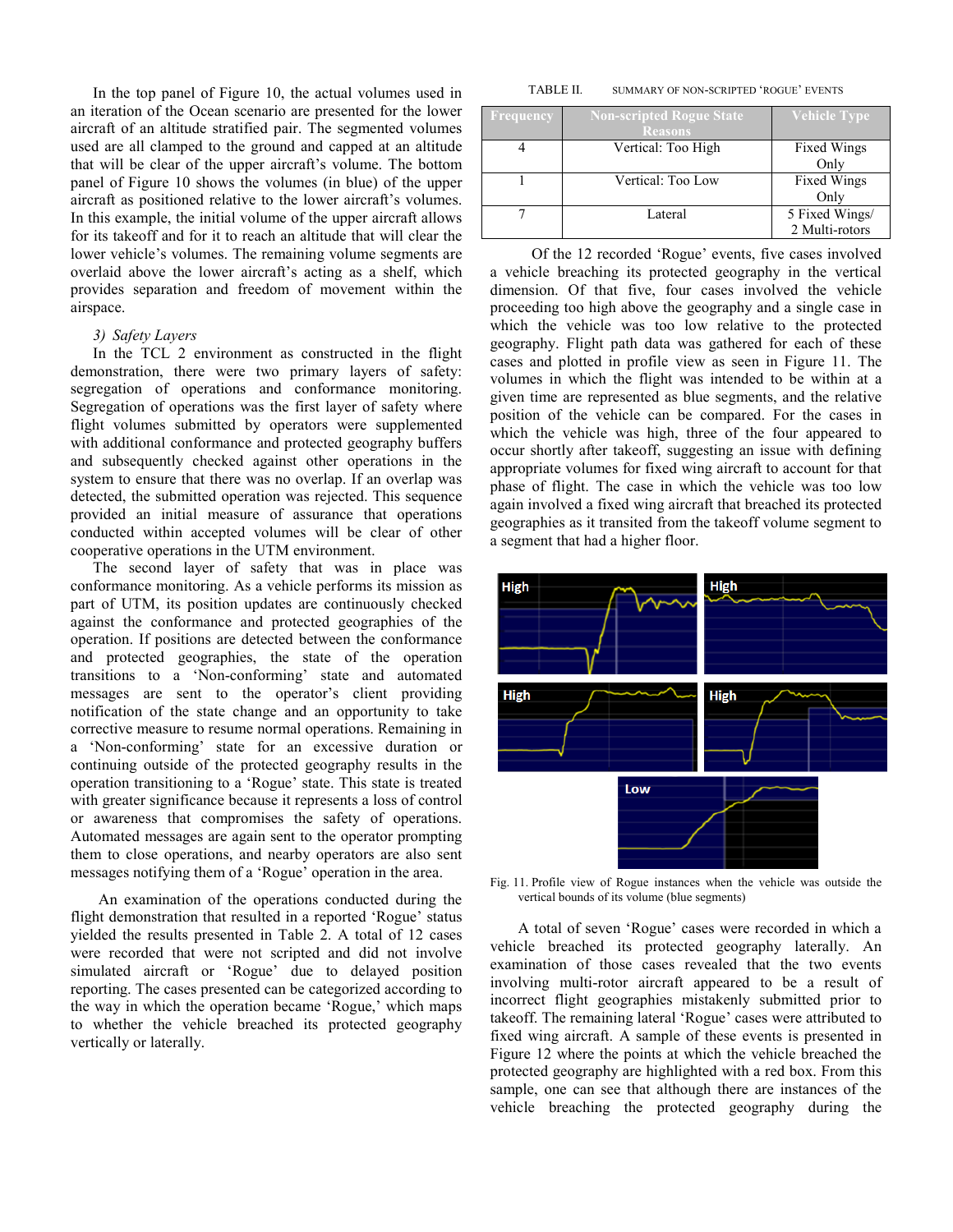operational phase, most cases involved the fixed wing aircraft exiting the volume either during takeoff or landing. This issue was due to the fact that fixed wing aircraft have wind requirements to adhere to for safe takeoffs and landings, and the volumes that were developed for these flights were not able to account for the dynamic winds a priori.



Fig. 12. Rogue instances where the vehicle was outside the lateral bounds of its volume

### *C. Operator Feedback*

At the conclusion of each day of flight, the crews and operators that participated gathered for discussion with human factors researchers to review the day's events and to discuss topics relevant to the UTM concept. With respect to the results presented thus far, feedback from these discussions will be presented with regard to experiences with 'Rogue' state and messaging, and situation awareness.

# *1) 'Rogue' State and Messaging*

For the flight demonstration, the conformance monitoring and state assignments were key components of testing the concept and the research architecture. While it appears as though the detection and notifications of 'Rogue' instances was successful as evidenced from the scripted and nonscripted events, the operators felt as though there would be benefit in providing levels of the 'Rogue' state that were more descriptive and helpful for the operators. The messaging would also help others in close proximity to have a better awareness and understanding of the situation.

Suggestions from crews regarding possible levels of 'Rogue' included:

-Under Control (intentionally outside of its operation volumes and under operator control)

-Under control- lost communications

-Not under control- lost communications

-Rogue due to lost communications with UTM (versus lost communications between GCS and vehicle)

-Rogue due to GCS down

An additional piece of feedback from the debrief discussions was the desire to be able to recover from a 'Rogue' state, similar to how the 'Non-conforming' state is treated if known in advance. However, a valid argument against this is that operators are responsible for being able to account for their vehicle's characteristics and developing operation volumes accordingly.

#### *2) Situation Awareness*

When the flight crew awareness of the operations in the surrounding airspace was low, they spent more time and effort checking their own operations and tried to mitigate their loss of awareness by vigilantly keeping visual contact with the vehicles. Perceived risk as seen in altitude stratified flights and BVLOS flights were also observed to increase vigilance among operators. A NASA-developed mobile application was especially helpful during flight operations in gaining necessary situation awareness particularly in altitude stratified scenarios and in cases where vehicles were operating in close proximity. Reportedly, the most relevant pieces of information for operators were the system state of their own operation and that of that of the altitude stratified operation. The mobile application also helped to build a mental picture of the surrounding traffic, which helped the operators gain an understanding of the surrounding airspace situation

# VII. DISCUSSION

NASA, in close collaboration with industry partners and the Reno-Stead Airport UAS test range, successfully conducted a flight demonstration of the UTM TCL 2 concept. Four scenarios were developed to provide a realistic backdrop to the concept and as a basis for designing interactions between operations and the research platform. These interactions provided a means to address the defined test objectives, which included elements of the TCL 2 environment such as BVLOS flights, altitude stratified operations, Rogue detection and messaging, intruder tracking and alerting, and public safety operations. Over the course of nine days, three separate groups of flying partners and service providers participated. A total of 35 live test card flights were conducted in the process of completing 10 full scenario iterations. The flights included a mix of multi-rotor and fixedwing vehicle types, which were supported by a wide range of GCS and UTM client capabilities and designs.

Through the performance of the scenarios, all of the test objectives were successfully achieved. The test card flights covered a range of distances, altitudes, and durations flown, and were all conducted while connected to the UTM research platform and environment construct. One of the defining features of UTM operations conducted in this environment was the use of multi-segmented operation volumes and their potential application as an initial layer of safety. The multisegment aspect of the operation volumes allowed for testing an approach to more efficient airspace management and flexibility particularly with respect to BVLOS operations. The use of multi-segmented operations also enabled the performance of altitude stratified flights in which vehicles flew within volumes that overlapped laterally but were separated vertically.

With respect to operation volumes being considered a safety layer, the acceptance of volume submissions for operations intended to be conducted in close proximity to one another (e.g., altitude stratified), provided a level of assurance and expectation that the operations are able to be performed